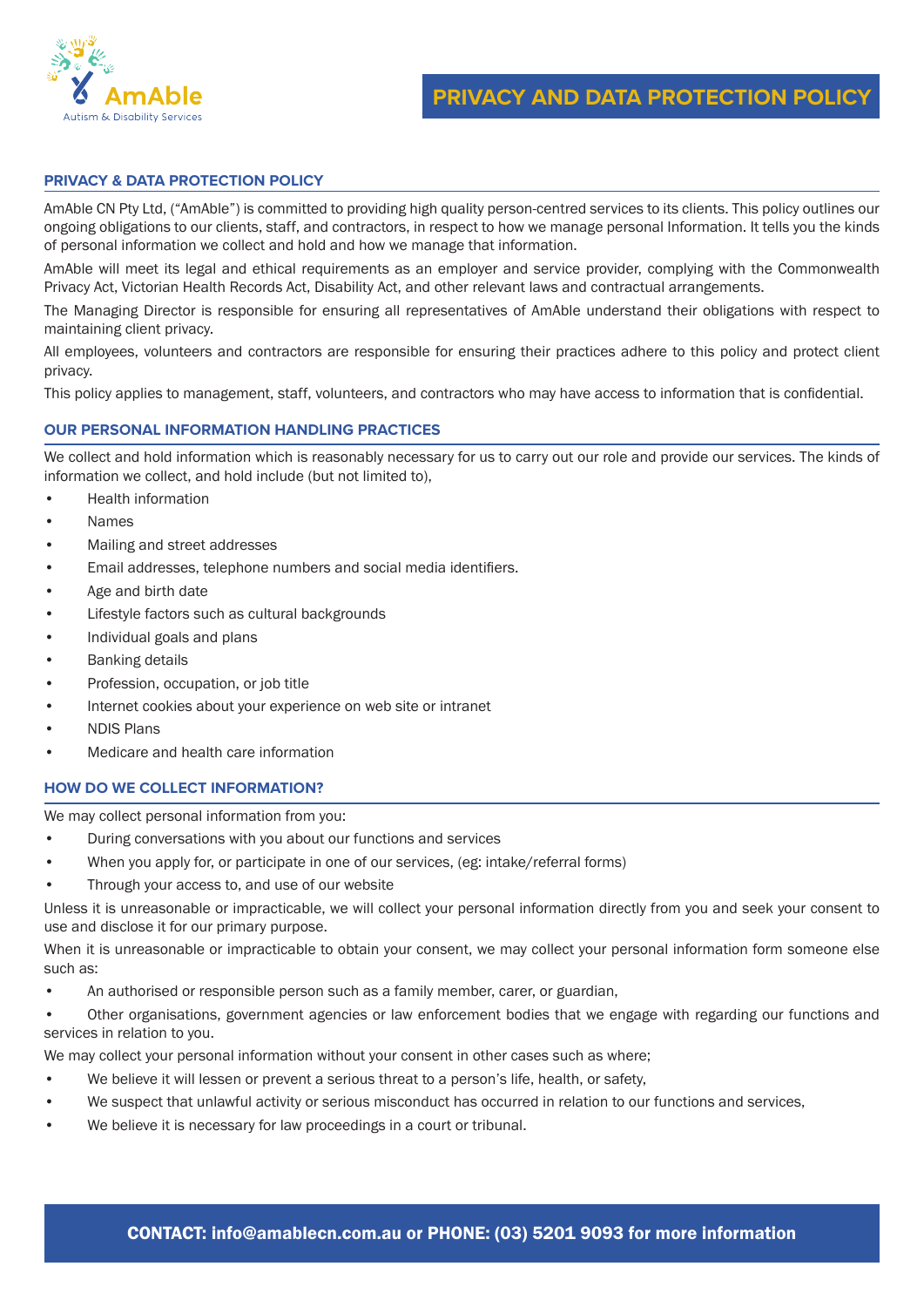

### **HOW DO WE COLLECT SENSITIVE INFORMATION?**

'Sensitive information' is a type of personal information which includes, racial and ethnic information, religious beliefs, sexual preferences and health information.

Health information includes;

- Mental Health
- **Disabilities**
- Health conditions, preferences, and health services
- Genetics and biometric information.

In general, we will not collect your sensitive information unless you have consented and the information in reasonably necessary for, or directly related to our functions and the service we provide to you. However, we may collect your sensitive information without your consent where we provide you with a health service or where we have regular contact with you in relation to our functions and services provided.

## **HOW WE HANDLE YOUR PERSONAL INFORMATION**

AmAble provides information and training to ensure all management, staff, contractors and volunteers understand this policy and legal obligations.

AmAble is required from time to time to provide funding bodies and government organisations with information and participate in program audits. In these circumstances we will gain your consent prior to any information being shared. This excludes our obligations as a mandatory reporter where we may be required to provide information to government agencies or by way of a subpoena.

Management, staff, contractors, or volunteers must not publish, disclose to any person information provided to the in the course of their work that is likely to lead to the identification of a client or client issues, except with the consent of the client.

Management, staff, contractors, or volunteers must not make copies of any confidential information for any other reason other than those essential to and directly related to their position and responsibilities with AmAble.

Management, staff, contractors or volunteers must not use any personal information which they have acquired in relation to the activities of AmAble, for their own interests or the interests or purposes not associated with AmAble.

Management, staff, contractors or volunteers are to ensure there are no documents that can be viewed when a staff member is not at the desk. All devices are to have locked screens and be password protected. Screens are to be facing away from public view and documents are not to be read in public places.

Taking confidential information outside the office/work environment is impermissible unless approval has been provided by the Managing Director. If confidential information is taken out of the office /work environment, it is to be kept out of view and secured. If travelling in a vehicle, the information is to be stored in a boot if possible, out of public view and vehicle locked.

Where staff access client files via AmAble's approved rostering software over computer, tablet, or smart phone, that device must be restricted with password protection, preventing any party accessing the software or mobile application.

All client records will be kept securely and updated, archived and destroyed in accordance with the privacy law requirements in relation to the specific type of records kept.

Physical files containing any personal information will be stored in a locked cabinet which can only be unlocked by staff with limited staff who have clearance to do so.

AmAble uses encrypted, digital client record management software that meets privacy and data protection requirements. Our digital programs are password protected and can only be accessed by staff who require to use the program to carry out their functions.

Details relating to a client's behaviour, health status, disability or any incidents relating to the client, can only be discussed with those people needing to know to provide appropriate support and care, or for external auditing purposes.

AmAble will only obtain and release information to nominated persons, organisations or agencies specified on the signed 'Authority to Release or Obtain Information' form. This excludes information relating to our mandatory reporting obligations or when subpoenaed

AmAble will not share, sell, rent, or disclose your personal information other than that prescribed in this policy.